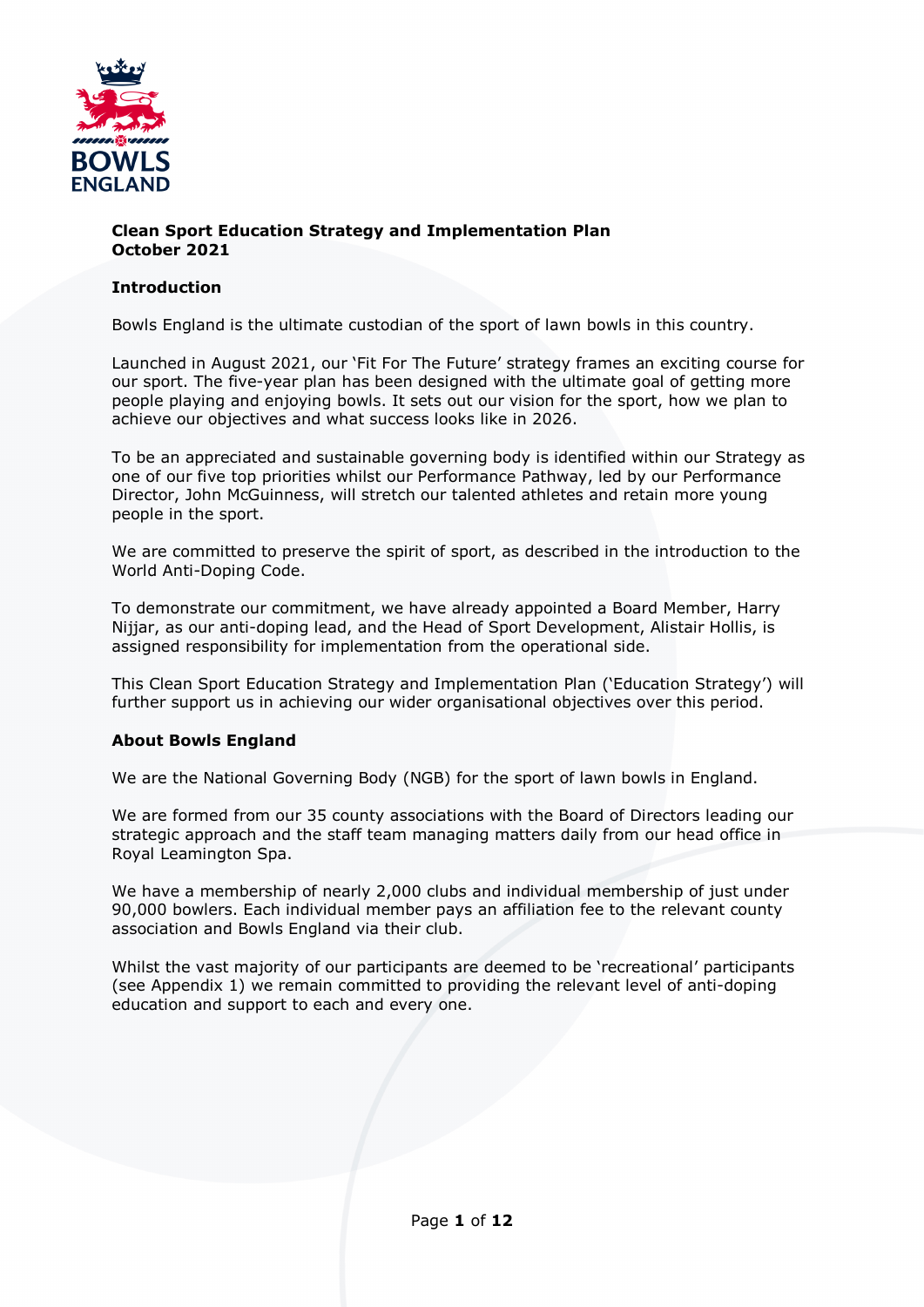

## **1.0 Current Position**

Our work on Clean Sport Education is very much in its infancy.

This Strategy will provide us with the framework to ensure that appropriate information is made available at all levels of the sport.

Our primary focus initially will be on those players and athlete support personnel (ASP) who form our performance squad, from which our representatives at World Bowls Championships, European Championships and Home Nations events are selected. We have the opportunity to deliver education to coaches and players either virtually or in person to this group.

Players within the performance programme also have access to support from specialist advisors across a number of areas including lifestyle, psychology, nutrition and physiological.

We will be undertaking a review of our performance pathway, covering junior players to our performance squad, and education will underpin this programme in the future.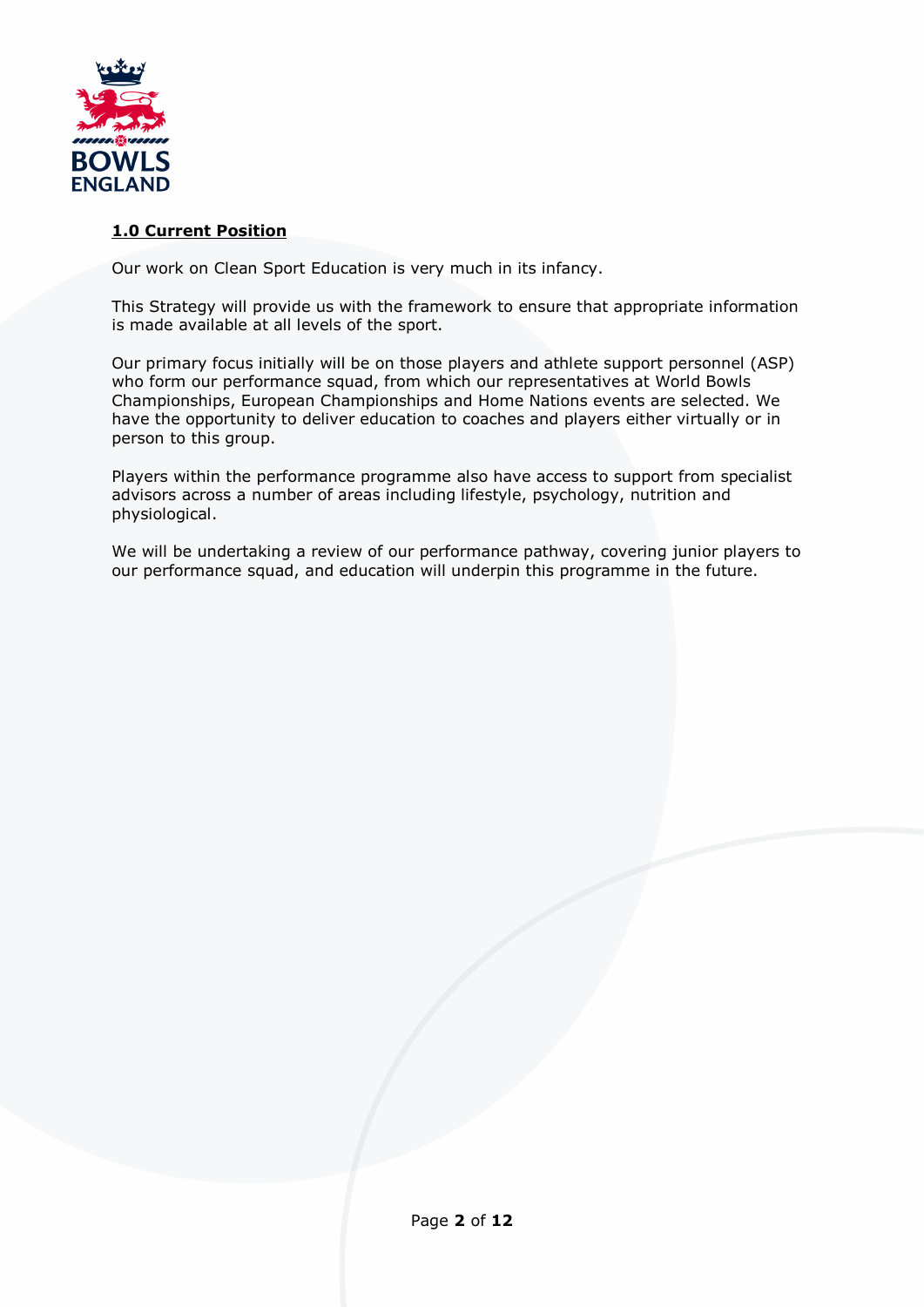

# **1.1 Risk analysis**

| <b>Strengths</b>                                                                                                                                                                                                                                                                                                                                                                                                                                                                                                                                                                                               | Weaknesses                                                                                                                                                                                                                                                                                                                                                                                                                                                                                                                                                                                                                                                                       |
|----------------------------------------------------------------------------------------------------------------------------------------------------------------------------------------------------------------------------------------------------------------------------------------------------------------------------------------------------------------------------------------------------------------------------------------------------------------------------------------------------------------------------------------------------------------------------------------------------------------|----------------------------------------------------------------------------------------------------------------------------------------------------------------------------------------------------------------------------------------------------------------------------------------------------------------------------------------------------------------------------------------------------------------------------------------------------------------------------------------------------------------------------------------------------------------------------------------------------------------------------------------------------------------------------------|
| Excellent board level support<br>$\bullet$<br>including one member of board<br>with responsibility for anti-doping<br>Small pool of elite athletes and<br>$\bullet$<br>ASP enables good working<br>relationships to be developed<br>Anti-doping education included in<br>$\bullet$<br>current sport performance plans<br>Performance squad used to virtual<br>$\bullet$<br>sessions<br>Wider acceptance of virtual<br>$\bullet$<br>meetings/courses within the sport<br>Strong social media presence<br>$\bullet$                                                                                              | Sport not perceived as one where<br>$\bullet$<br>performance enhancing drugs are<br>taken<br>Large number of players can win<br>$\bullet$<br>through to international<br>competition from outside of the<br>performance environment<br>No link on anti-doping with other<br>$\bullet$<br>UK governing bodies<br>Lack of specialist knowledge within<br>$\bullet$<br>the staff team<br>Majority of performance athletes in<br>full-time employment leading to<br>pressure on their time<br>Lack of education down the athlete<br>$\bullet$<br>pathway<br>Separate governance currently for<br>$\bullet$<br>indoor and outdoor sport<br>Junior pathway in its infancy<br>$\bullet$ |
| <b>Opportunities</b>                                                                                                                                                                                                                                                                                                                                                                                                                                                                                                                                                                                           | <b>Threats</b>                                                                                                                                                                                                                                                                                                                                                                                                                                                                                                                                                                                                                                                                   |
| Development of our Clean sport<br>Strategy will meet one of our<br>strategic objectives<br>Education can be delivered in<br>$\bullet$<br>person or online<br>Use athletes as role<br>$\bullet$<br>models/ambassadors<br>Include anti-doping education in<br>$\bullet$<br>the new junior pathway from the<br>outset<br>Build workforce of educators with<br>support of UKAD/other NGBs<br>whose work in this area is more<br>developed<br>Use case studies to bring topic to<br>$\bullet$<br>life<br>Reframe perception of our sport<br>$\bullet$<br>Bringing bowls codes together<br>under one strategy/policy | Sport not perceived as one where<br>$\bullet$<br>performance enhancing drugs are<br>taken<br>Transition from club to<br>$\bullet$<br>international level is a big cultural<br>shift<br>Amateur sport with no fully funded<br>athletes<br>Reputational risk to the sport<br>following a negative test                                                                                                                                                                                                                                                                                                                                                                             |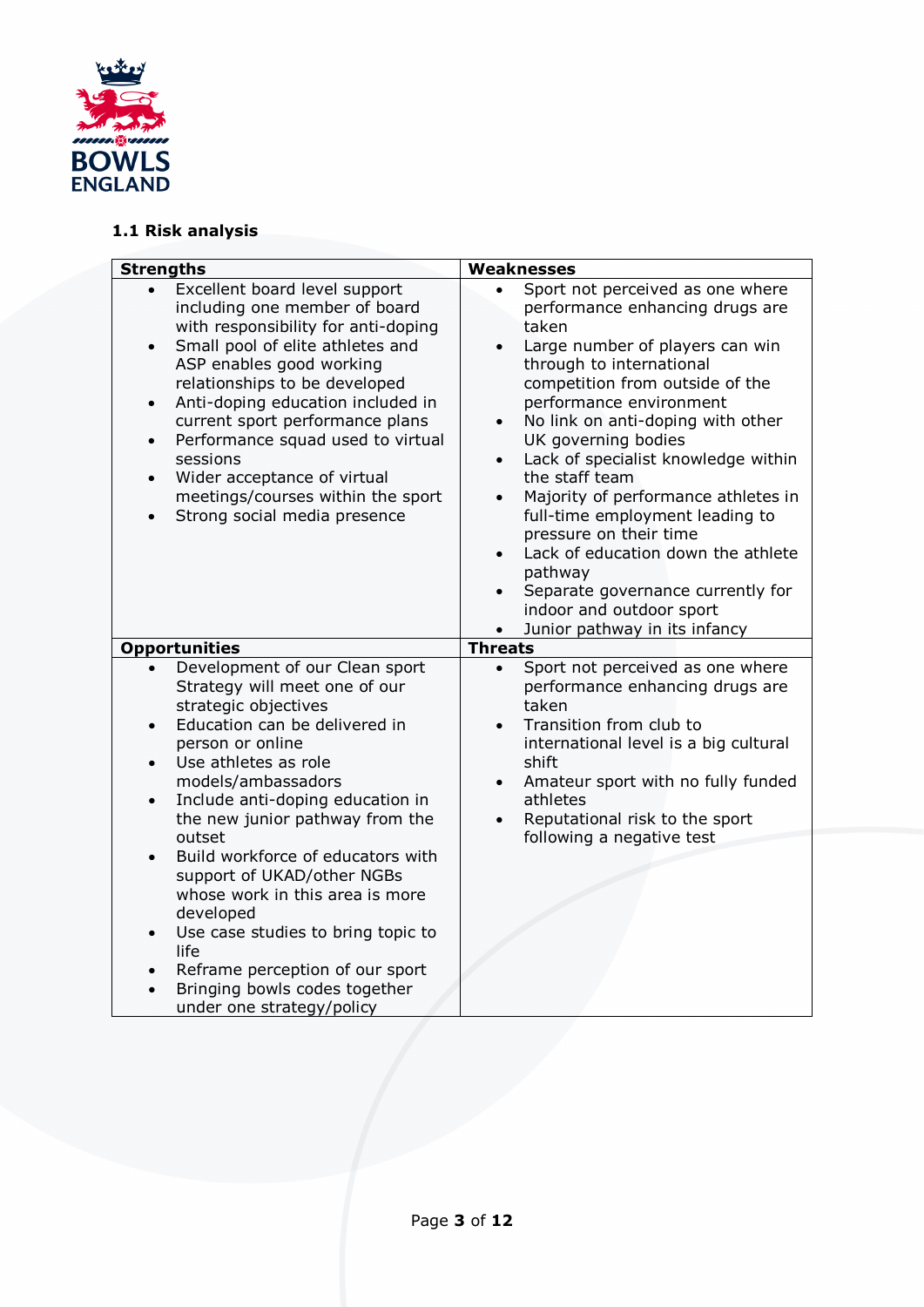

# **1.2 Sports System & Significant Partners**

|                           | <b>Details</b>                    | <b>Comments (where</b>                            |
|---------------------------|-----------------------------------|---------------------------------------------------|
|                           |                                   | applicable)                                       |
| <b>Bowls Organising</b>   | World Bowls                       | World Bowls is the                                |
| <b>Bodies</b>             |                                   | International Federation -                        |
|                           |                                   | responsible for administration                    |
|                           |                                   | of TUE for the sport                              |
|                           | <b>Bowls Europe</b>               | Organise European Bowls                           |
|                           |                                   | Championships                                     |
|                           | <b>British Isles Bowls</b>        | Organise all home nations<br>international events |
| <b>Bowls National</b>     | <b>English Indoor Bowling</b>     | NGB for indoor bowls                              |
| <b>Governing Bodies -</b> | Association (EIBA)                |                                                   |
| <b>England</b>            |                                   |                                                   |
| <b>Bowls Partnership</b>  | Disability Bowls England          | Elite para athletes form part of                  |
| <b>Bodies</b>             |                                   | the Bowls England                                 |
|                           |                                   | performance programme for                         |
|                           |                                   | <b>Commonwealth Games</b>                         |
|                           | Coach Bowls                       | Responsible for training of                       |
|                           |                                   | coaches within the sport                          |
|                           | <b>English Bowls Umpires</b>      | Responsible for training and                      |
|                           | Association                       | provision of officials within the                 |
|                           |                                   | sport                                             |
|                           | <b>Bowls Development Alliance</b> | The BDA receives Whole Sport                      |
|                           | (BDA)                             | Plan funding from Sport                           |
|                           |                                   | England to increase                               |
|                           |                                   | participation on behalf of Bowls                  |
|                           |                                   | England and EIBA - no                             |
|                           |                                   | performance element                               |
| <b>External</b>           | <b>UK Sport</b>                   | We currently receive no                           |
| organisations             |                                   | funding from UK Sport                             |
|                           | <b>DCMS</b>                       | Provides overarching guidance                     |
|                           |                                   | for sport                                         |
|                           | Sport England                     | Sport England provide funding                     |
|                           |                                   | to Bowls England for                              |
|                           |                                   | <b>Commonwealth Games</b>                         |
|                           |                                   | Performance Programme                             |
|                           | Commonwealth Games                | Responsible for representation                    |
|                           | England                           | at Commonwealth Games                             |
|                           | Birmingham 2022                   | <b>Commonwealth Games</b>                         |
|                           |                                   | organising committee                              |
|                           | <b>UK Anti-Doping</b>             | Anti-doping                                       |
|                           | Sport & Recreation Alliance       | Provide support for grassroots                    |
|                           |                                   | activity                                          |
|                           | <b>NSPCC</b>                      | Safeguarding                                      |
| <b>Participants</b>       | Tier 1 - Performance              | See Section 1.3 for details                       |
|                           | Tier 2 - International            | See Section 1.3 for details                       |
|                           | Tier 3 - National                 | See Section 1.3 for details                       |
|                           | Tier 4 - Recreational             | See Section 1.3 for details                       |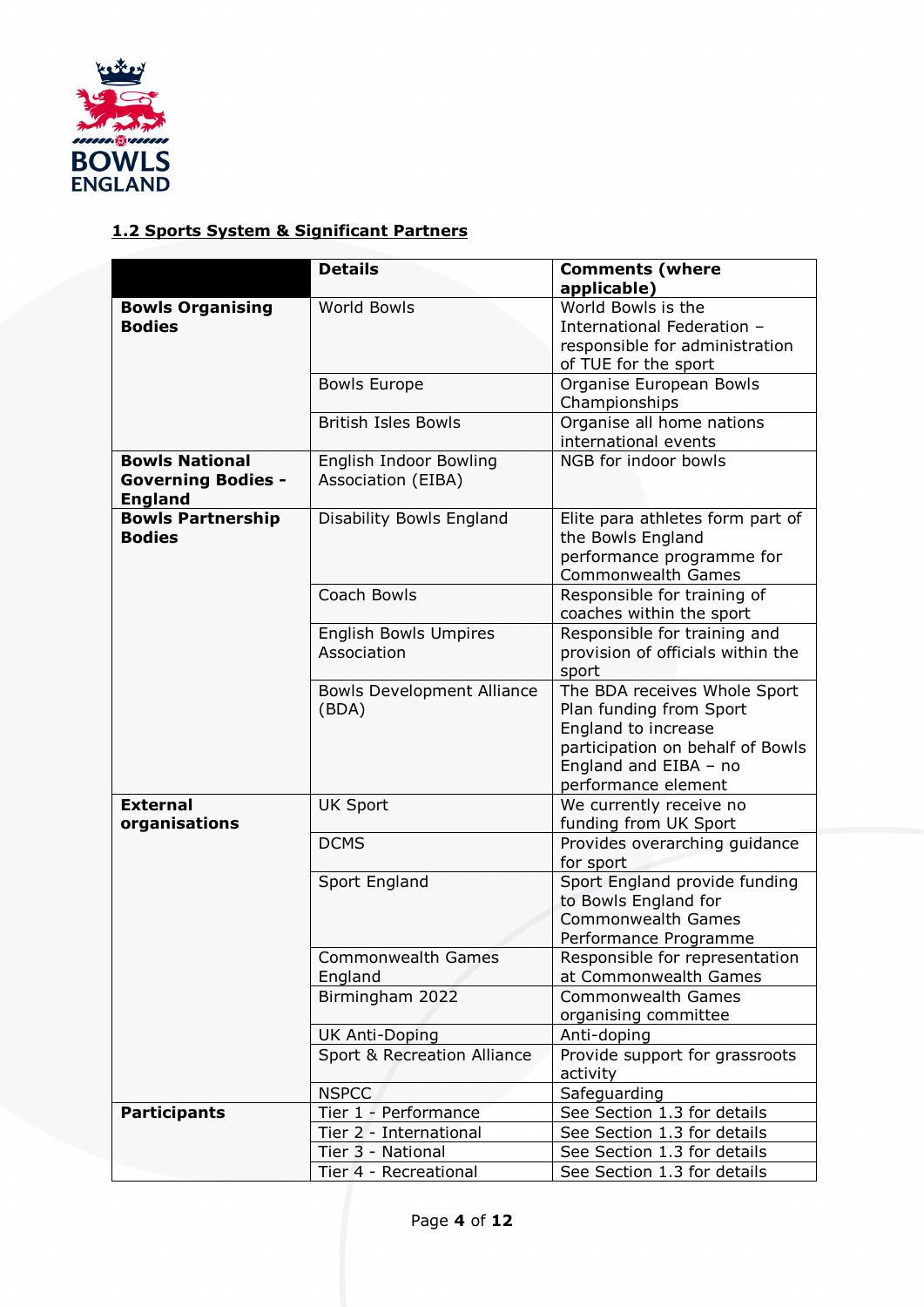

## **1.3 Identification of Target Groups**

The sport of bowls by its inclusive and accessible nature attracts a wide range of participants regardless of background, gender, age and physicality. We have summarised our current participants in Table 1.

### Table 1. Bowls Participants

|                   | <b>Target Group</b>                                           | Detail                                                                                                                                                           | Number |
|-------------------|---------------------------------------------------------------|------------------------------------------------------------------------------------------------------------------------------------------------------------------|--------|
| Tier 1            | Performance<br>Programme                                      | Players who are selected to<br>compete in international test<br>events, World and<br>Commonwealth events and<br>receive support from SIS and<br>focused coaching | 30     |
|                   | Athlete Support<br>Personnel                                  | Coaching, support staff and<br>managers                                                                                                                          | 20     |
| Tier <sub>2</sub> | National Level<br>Players;<br>National Level<br>Players - U25 | Players who are selected to<br>represent England in British<br>Isles International events at<br>Junior (under 25) and Senior<br>level. An annual event.          | 100    |
|                   | National<br>Championship<br>Winners                           | Players who represent<br>England in respective British<br>Isles championship events<br>after winning National<br>Championship                                    | 34     |
| Tier <sub>3</sub> | <b>National Finals</b><br>Participants                        | Players who qualify to<br>participate in the National<br>Finals $-$ a total of 34 events<br>are held at present during<br>the event                              | 3,000  |
|                   | County<br>Competitive<br>Players                              | Players who are selected to<br>represent their county in<br>national inter-county events                                                                         | 1,820  |
|                   | Club<br>Competitive<br>Players                                | Players who represent their<br>club in national inter-club<br>competitions                                                                                       | 15,000 |
| Tier 4            | Club<br>Recreational<br>Players                               | Players who do not<br>participate in any<br>competitive bowls activity                                                                                           | 70,000 |

The focus for Clean Sport Education will initially focus on those players and officials that form our performance programme (Tier 1), which currently encompasses:

- 30 Players (including para athletes);
- Performance Director (x1)
- Team Managers (x5) Men's Manager (Junior and Senior)/Women's Manager (Junior and Senior)/Para Manager
- Regional Selectors (x8)
- Physiotherapist  $(x1)$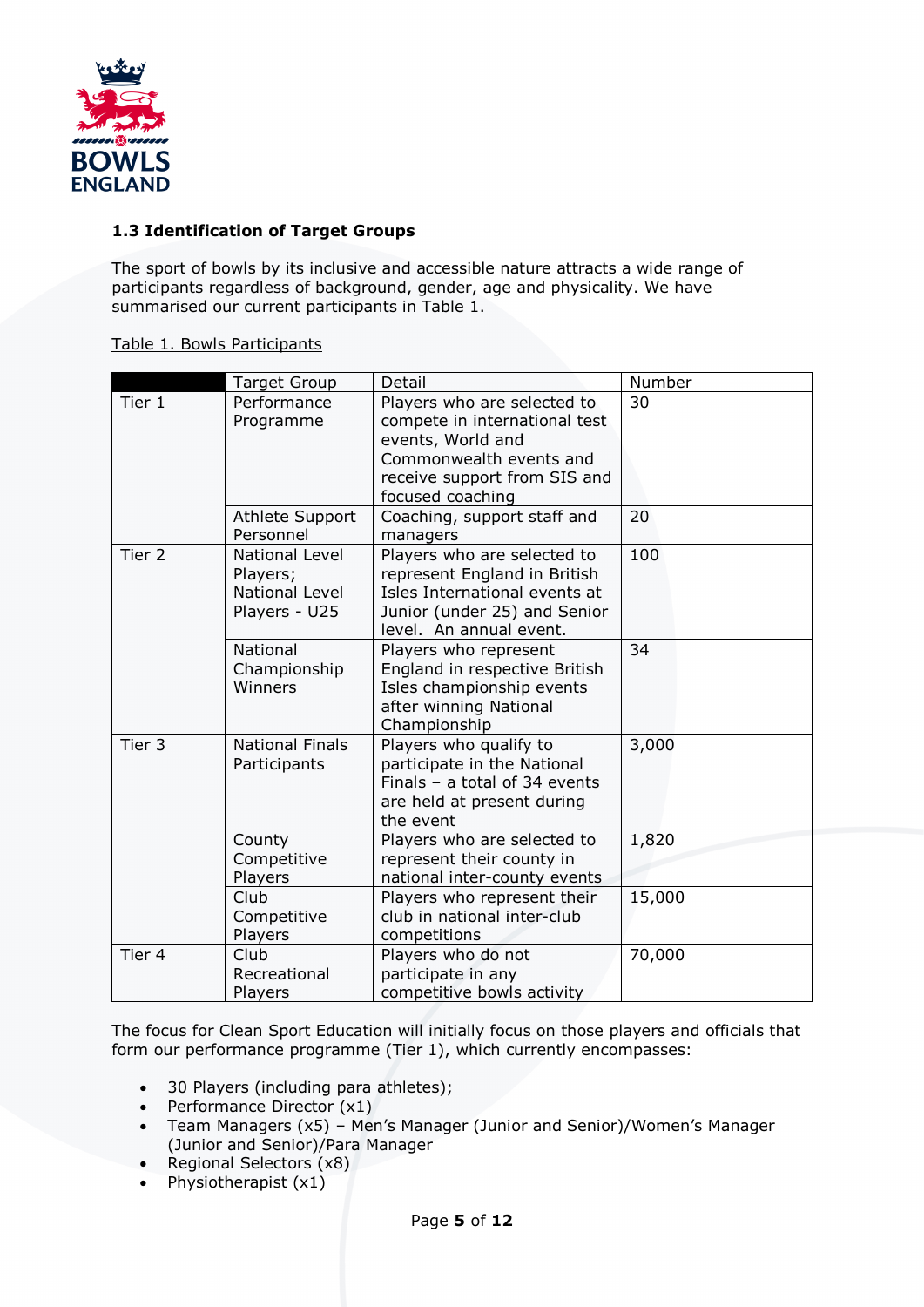

- Psychologist (x1)
- Nutritionist (x1)
- Operational Support (x3)

There are also a number of players (Tier 2) from outside of this group who may compete in British Isles competitions either as a selected player or by virtue of winning one of our national competitions.

Underneath this programme there are National Finals participants plus County and Club competitive players (Tier 3) with the vast majority of our current participants being recognised as recretational club players (Tier 4).

Indoor bowls is governed separately within England by the English Indoor Bowling Association Ltd, however there is a clear cross over with the vast majority of players across all tiers participating outdoors during the summer and indoors during the winter.

Our performance pathway, whilst in its infancy, is somewhat different to many other sports, with the number of junior participants relatively low in relation to the overall membership.

However much progress has been made in recent years to transition the best performing junior bowlers to higher honours and we shall work to ensure that the values of Clean Sport are instilled within our junior ranks at the earliest opportunity.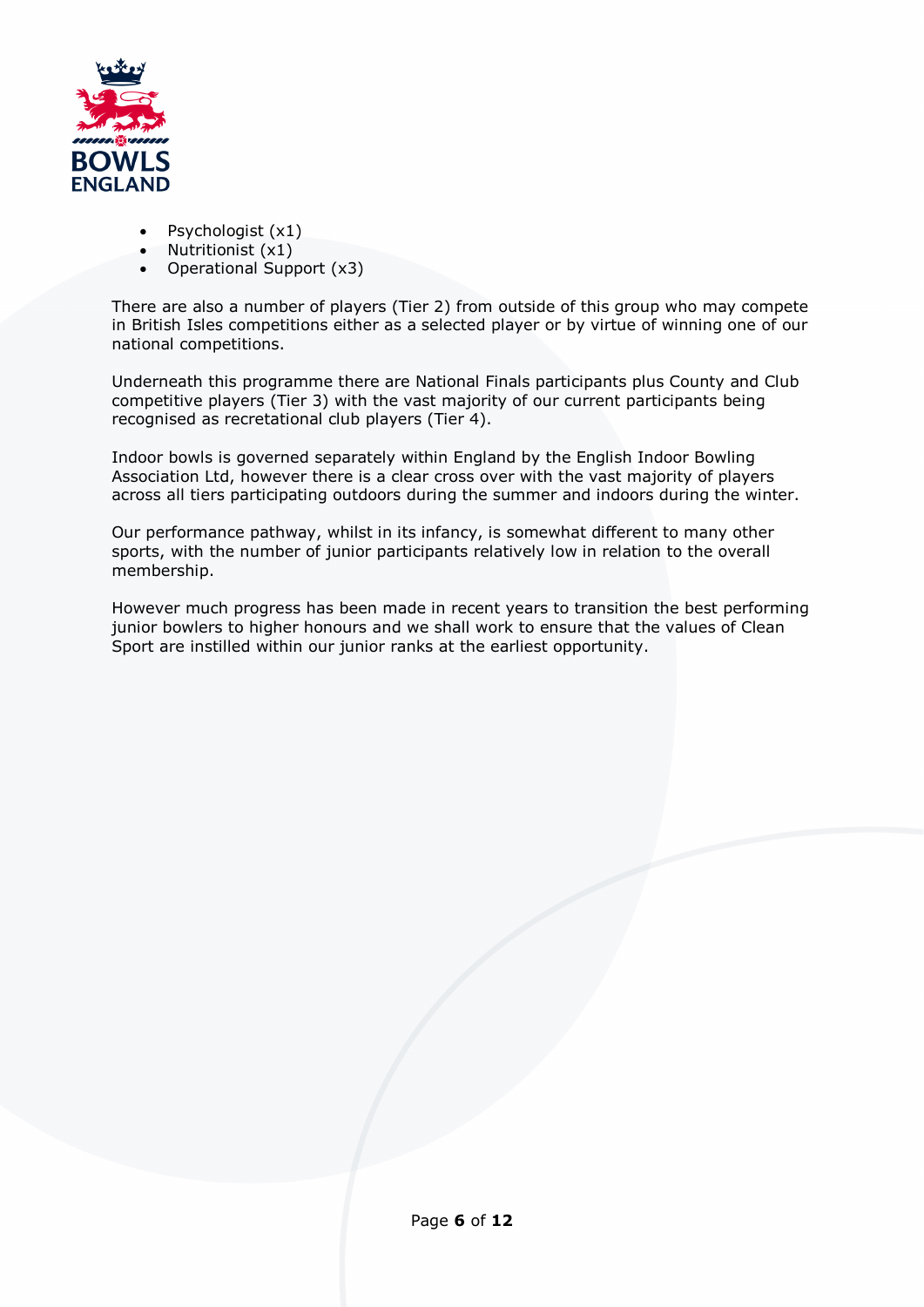

# **2.0 Clean Sport Curriculum**

Our Clean Sport curriculum will cover the following core topics:

- 1. Principles and values associated with clean sport
- 2. Athletes', Athlete Support Personnel's and other groups' rights and responsibilities under the Code
- 3. The principle of Strict Liability
- 4. Consequences of doping, for example, physical and mental health, social and economic effects, and sanctions
- 5. Anti-doping rule violations
- 6. Substances and Methods on the Prohibited List
- 7. Risks of supplement use
- 8. Use of medications and Therapeutic Use Exemptions
- 9. Testing procedures, including urine, blood and the Athlete Biological Passport
- 10.Requirements of the Registered Testing Pool
- 11.Speaking up to share concerns about doping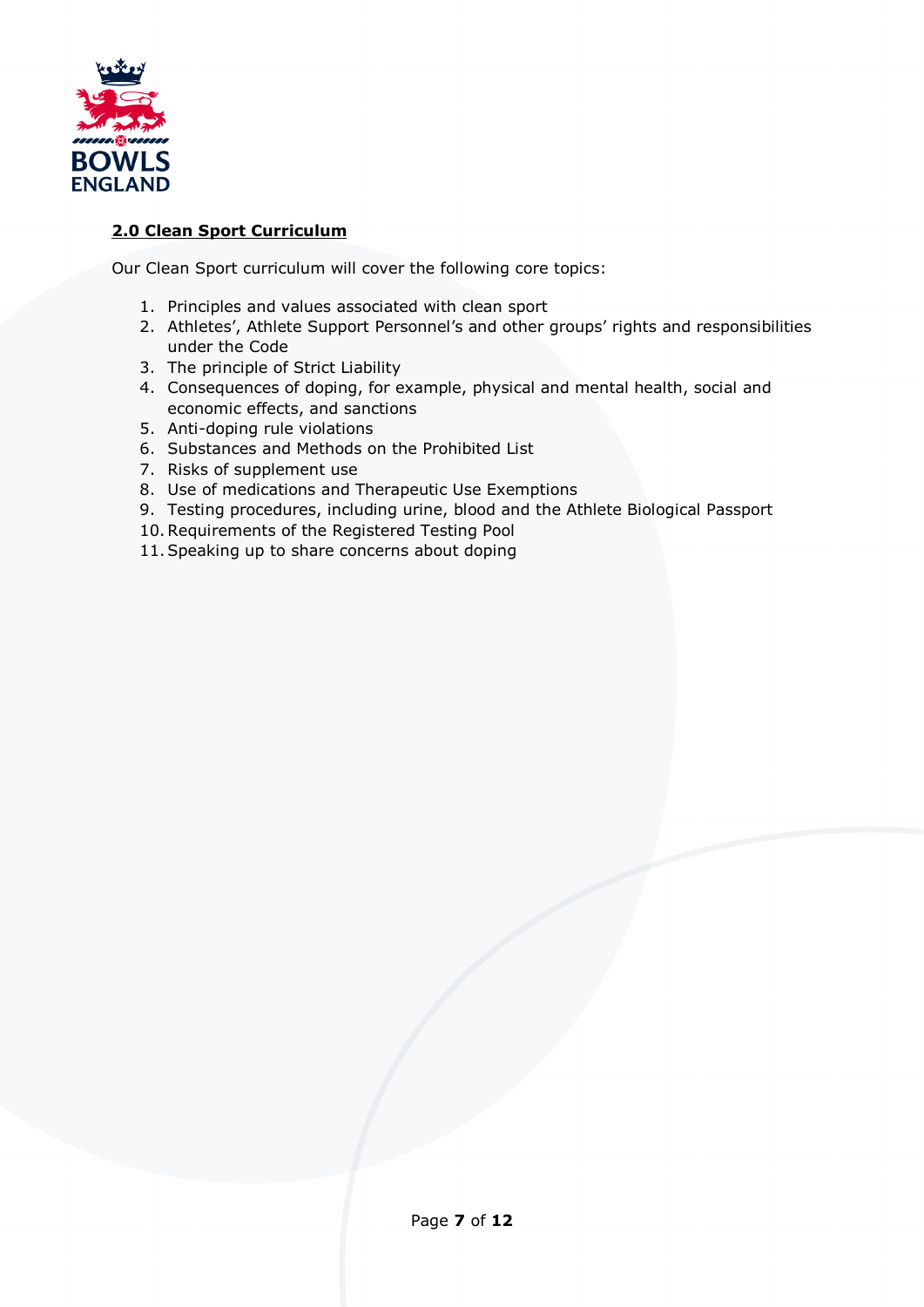

# **3.0 Education Programme**

#### Values Based Education

We will deliver education that enables players and ASP to make values based decisions that are ethically sound in relation to anti-doping.

#### Awareness (including PR and Communications)

UKAD/WADA and all other relevant information will be communicated to players/ASP to promote awareness of clean sport. Information will be issued when players/ASP are selected for squads and for players who qualify to represent England in international competition.

We shall actively promote:

- UKAD Clean Sport Week (annually in May)
- 100% Me

Our social media pages will follow @ukantidoping and share relevant content. Links to all UKAD and relevant WADA information will be available our website.

#### Information Programmes

- The annual prohibited list shall be distributed to all performance programme athletes, ASP and relevant governing body staff once it is published. The prohibited list will be published on our website.
- Changes to the Code and associated international standards will be distributed to the relevant personnel.

#### Anti-Doping Education

- All performance squad athletes will receive Clean Sport Education annually as part of the programme.
- Athlete education and training will be monitored and tracked by Bowls England
- All staff members involved in the performance programme will be required to complete and pass the online UKAD Advisor Course
- All coaches and staff to attend Clean Sport education and training delivered annually with athletes
- Check and challenge supplement use within the performance programme, aligned with Assessing the Need, the Risk and the Consequences
- New players who become involved with the performance programme will receive anti-doping education as part of their programme induction
- Coaches and staff education and training to be monitored and tracked by our Head of Sport Development

#### Athletes Returning from a Sanction

We shall ensure access to a bespoke values-based education programme to support athletes returning to our sport following a sanction. We shall work with UKAD to ensure that the programme is delivered appropriately.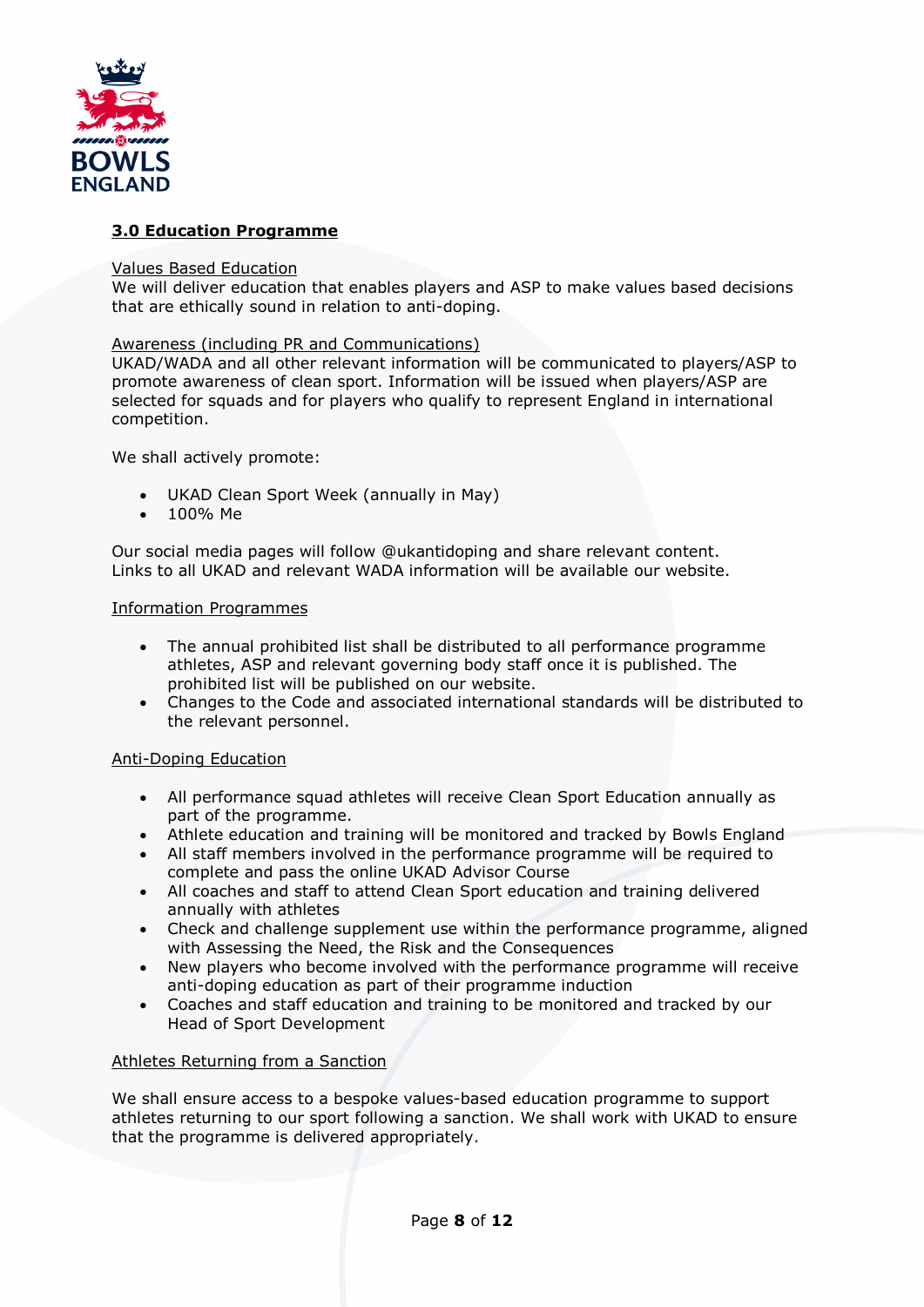

# **4.0 Education Programme Audience**

|                   | <b>Target Group</b>                                                        | Education                                                                                                                                                                                                                                                                                                  |
|-------------------|----------------------------------------------------------------------------|------------------------------------------------------------------------------------------------------------------------------------------------------------------------------------------------------------------------------------------------------------------------------------------------------------|
| Tier 1            | Performance<br>Programme                                                   | Annual education delivery to performance squad.<br>Delivery will be face to face if possible/online if not.<br>This session will be delivered by a UKAD-approved<br>deliverer.                                                                                                                             |
|                   | Athlete Support<br>Personnel                                               | Annual Delivery as part of the performance squad.<br>Delivery will be face to face if possible/online if not.<br>This session will be delivered by a UKAD-approved<br>deliverer.<br>All staff members involved in the performance<br>programme to complete and pass the UKAD Advisor                       |
|                   |                                                                            | Course online.<br>All coaches in the performance programme to<br>complete and pass UKAD Coach Clean Course online.                                                                                                                                                                                         |
| Tier <sub>2</sub> | International<br>Level Players;<br>International<br>Level Players -<br>U25 | When players are selected for squads they will be<br>issued with anti-doping information and guidelines<br>including links to GlobalDRO, the prohibited list and<br>information regarding TUE.                                                                                                             |
|                   | National<br>Championship<br>Winners                                        | When players win national championships and qualify<br>to play in British Isles Championships they will be<br>issued with anti-doping information and guidelines<br>including links to GlobalDRO, the prohibited list and<br>information regarding TUE.                                                    |
| Tier 3            | National Finals<br>Participants                                            | All players who qualify to participate in our national<br>finals will be issued with anti-doping information and<br>guidelines including links to GlobalDRO, the<br>prohibited list and information regarding TUE. Please<br>note that a TUE is currently only required<br>retrospectively for qualifiers. |
|                   | County<br>Competitive<br>Players                                           | UKAD information will be posted on the Bowls<br>England website and will be accessible to all<br>members.                                                                                                                                                                                                  |
|                   | Club<br>Competitive<br>Players                                             | UKAD information will be posted on the Bowls<br>England website and will be accessible to all<br>members.                                                                                                                                                                                                  |
| Tier 4            | Club<br>Recreational<br>Players                                            | UKAD information will be posted on the Bowls<br>England website and will be accessible to all<br>members.                                                                                                                                                                                                  |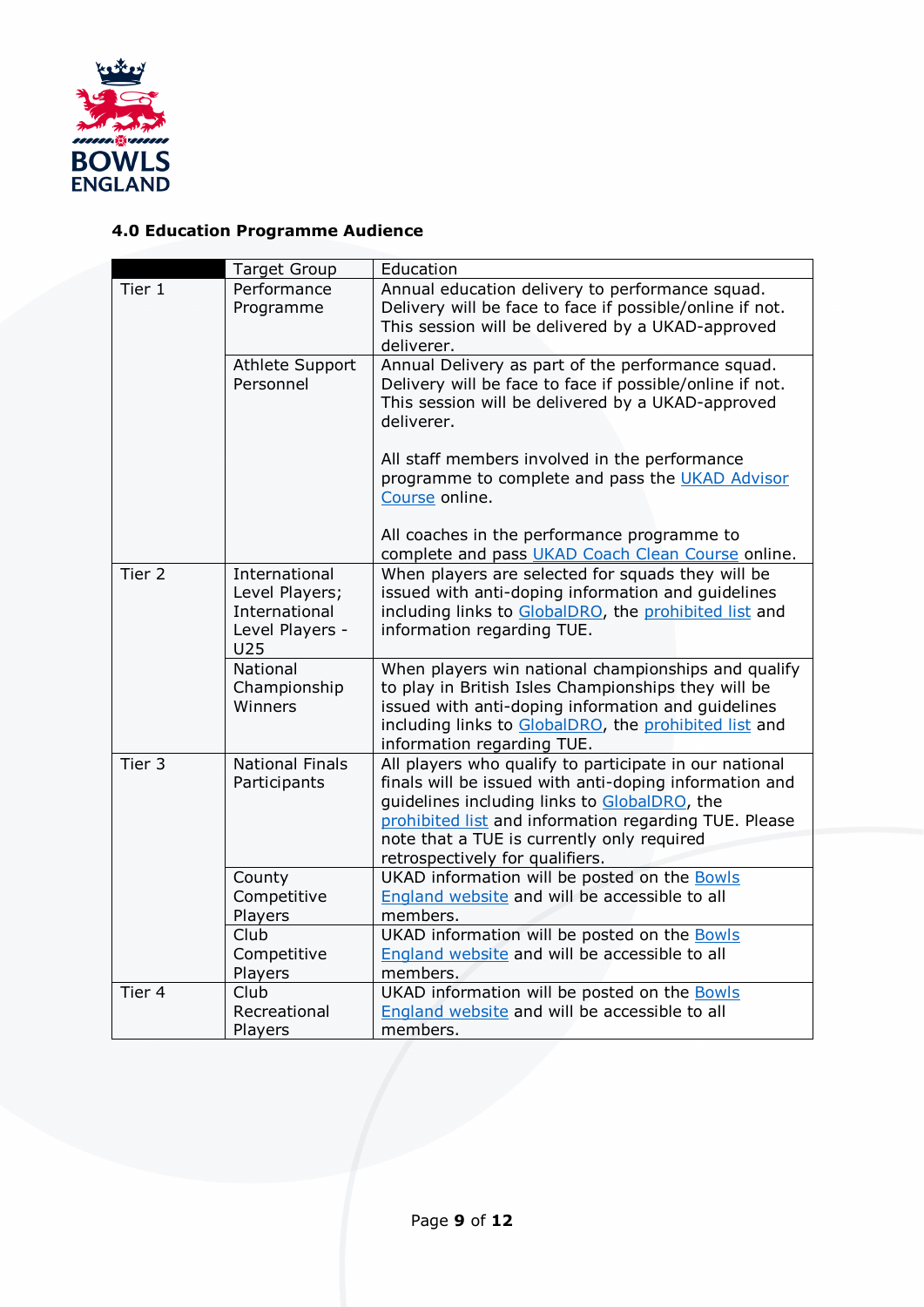

# **5.0 Resource – Workforce and Financial**

Bowls England, as a relatively small governing body not funded by UK Sport, will seek to work with existing UKAD tutors to deliver high quality education to players and ASP.

One member of staff (anti-doping lead) will undertake UKAD training to ensure that there is knowledge within the governing body and the opportunity to deliver additional education to new players as required.

## **6.0 Strategic Priorities**

The five key priorities for this Strategy are shown below:

- 1. Ensure that all members of the performance squad (athletes and ASP) receive Anti-Doping education annually
- 2. Support all athletes in the performance programme to have a sound understanding of anti-doping principles and that they are able to apply them in everyday life
- 3. Develop one member of staff to undertake education and develop the education offering to additional groups as required
- 4. All ASP to understand their role in anti-doping and complete all required training
- 5. Create a culture whereby an Anti-Doping is more embedded in our ways of working

## **7.0 Monitoring and Evaluation**

We will complete registers and track attendance at all anti-doping education sessions. This data will be stored by Bowls England for the required period of time. This information will be shared with UKAD on request.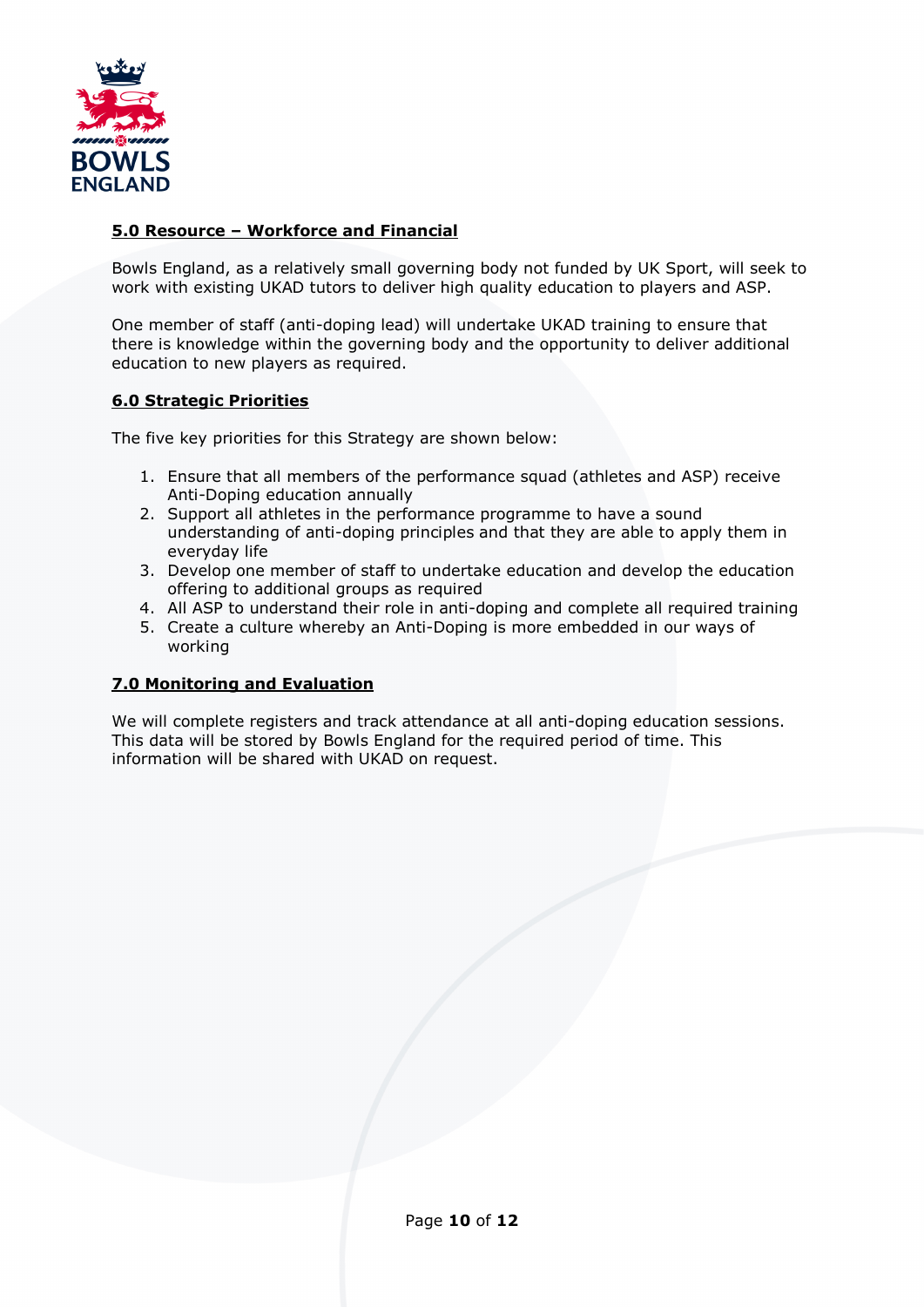

# **Appendix 1: 2021 World Anti-Doping Code – Athlete Definitions**

Under the 2021 World Anti-Doping Code, an athlete may be determined as being either a "International-Level", "National-Level" or a "Recreational" athlete".

#### **International-Level**

It is the responsibility of each International Federation to define what constitutes an athlete as being "International-Level" within their sport. Athletes are advised to check with their International Federation if they are unclear on whether they are defined as being an "International-Level Athlete".

#### **National-Level**

It is the responsibility of UKAD to determine what constitutes an athlete as being "National-Level" within the UK. Within the 2021 UK Anti-Doping Rules, an athlete that falls into any of the following categories is defined as a "National-Level Athlete":

- An Athlete in UKAD's National Registered Testing Pool (NRTP) or Domestic Testing Pool (DTP)
- An Athlete in UKAD's National TUE Pool
- An Athlete supported through UK Sport's World Class Programme funding, or in direct receipt of a UK Sport or Home Country Sports Council Athlete Performance Award
- An Athlete who is in or who in the last six months has been in a squad representing Great Britain, England, Scotland, Wales or Northern Ireland (a) at senior level; or (b) at junior levels that are published in the dropdown list below
- An Athlete competing at an International Event in an open senior category but who is not defined as an International Level Athlete by the relevant International Federation
- An Athlete who is a member of the squads and has competed in the events listed in the section below

Additional categories of a National-Level Athlete (Criteria 4b and 6) for the sport of lawn bowls are:

### Criteria 4b

 $\checkmark$  International Junior competitions

#### Criteria 6

Athletes competing in:

- $\checkmark$  British Isles Bowls Championships (Men and Women)
- $\checkmark$  British Isles Bowls International Series (Men and Women)

#### **Recreational Athlete**

It is also the responsibility of UKAD to determine what constitutes a "Recreational Athlete". Under the 2021 UK Anti-Doping Rules, this is defined as:

• An Athlete who is under the jurisdiction of the NGB and who, within the five years prior to committing any Anti-Doping Rule Violation, has not been an